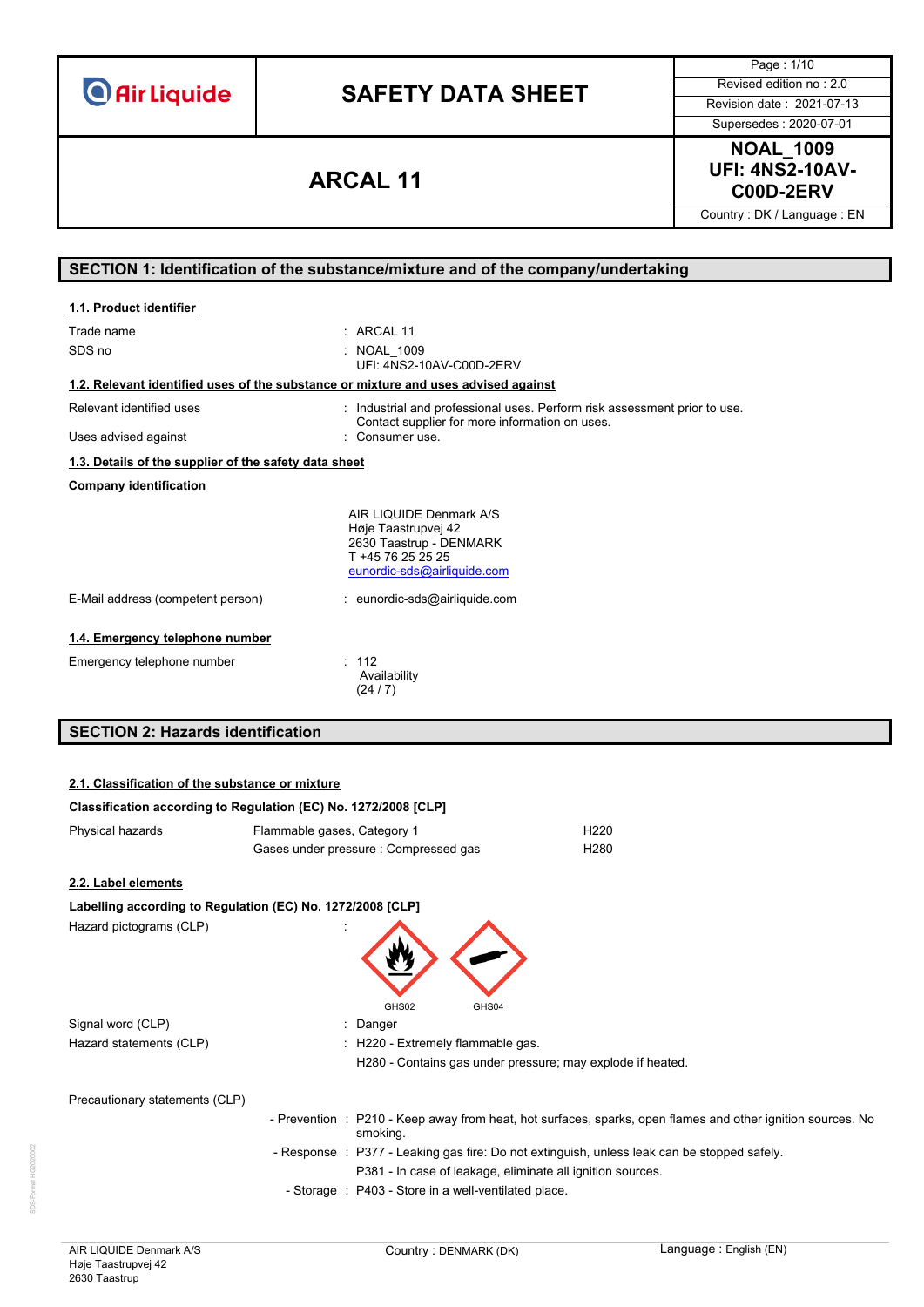**Air Liquide** 

# **SAFETY DATA SHEET** Revised edition no : 2.0

Page : 2/10 Supersedes : 2020-07-01

**NOAL\_1009 UFI: 4NS2-10AV-ARCAL 11** UFI: 4NS2-10A<br>C00D-2ERV COOD-2ERV

Country : DK / Language : EN

#### **2.3. Other hazards**

: None.

### **SECTION 3: Composition/information on ingredients**

#### : Not applicable. **3.1. Substances**

#### **3.2. Mixtures**

| Name     | <b>Product identifier</b>                                                                 | Composition [V-%]: | <b>Classification according to</b><br>Regulation (EC) No. 1272/2008 [CLP] |
|----------|-------------------------------------------------------------------------------------------|--------------------|---------------------------------------------------------------------------|
| Argon    | (CAS-No.) 7440-37-1<br>(EC-No.) 231-147-0<br>(EC Index-No.)<br>(REACH-no) *1              | 75                 | Press. Gas (Comp.), H280                                                  |
| Helium   | (CAS-No.) 7440-59-7<br>(EC-No.) 231-168-5<br>(EC Index-No.)<br>(REACH-no) *1              | 20                 | Press. Gas (Comp.), H280                                                  |
| Hydrogen | (CAS-No.) 1333-74-0<br>(EC-No.) 215-605-7<br>(EC Index-No.) 001-001-00-9<br>(REACH-no) *1 | 5                  | Flam. Gas 1, H220<br>Press. Gas (Comp.), H280                             |

Full text of H-statements: see section 16

*Contains no other components or impurities which will influence the classification of the product.*

*\*1: Listed in Annex IV / V REACH, exempted from registration.*

*\*3: Registration not required: Substance manufactured or imported < 1t/y.*

### **SECTION 4: First aid measures**

#### **4.1. Description of first aid measures**

| - Inhalation                                                        | : Remove victim to uncontaminated area wearing self contained breathing apparatus. Keep<br>victim warm and rested. Call a doctor. Perform cardiopulmonary resuscitation if breathing<br>stopped. |  |
|---------------------------------------------------------------------|--------------------------------------------------------------------------------------------------------------------------------------------------------------------------------------------------|--|
| - Skin contact                                                      | : Adverse effects not expected from this product.                                                                                                                                                |  |
| - Eye contact                                                       | : Adverse effects not expected from this product.                                                                                                                                                |  |
| - Ingestion                                                         | Ingestion is not considered a potential route of exposure.                                                                                                                                       |  |
| 4.0. Maat been sutset symmetry on a state to hath south sud delayed |                                                                                                                                                                                                  |  |

# **4.2. Most important symptoms and effects, both acute and delayed**

: Refer to section 11.

#### **4.3. Indication of any immediate medical attention and special treatment needed**

: None.

# **SECTION 5: Firefighting measures**

#### **5.1. Extinguishing media**

| - Suitable extinguishing media                             | Water spray or fog.                                       |                        |
|------------------------------------------------------------|-----------------------------------------------------------|------------------------|
| - Unsuitable extinguishing media                           | : Carbon dioxide.                                         |                        |
|                                                            | Do not use water jet to extinguish.                       |                        |
| 5.2. Special hazards arising from the substance or mixture |                                                           |                        |
| Specific hazards                                           | Exposure to fire may cause containers to rupture/explode. |                        |
| Hazardous combustion products                              | None.                                                     |                        |
| AIR LIQUIDE Denmark A/S                                    | Country: DENMARK (DK)                                     | Language: English (EN) |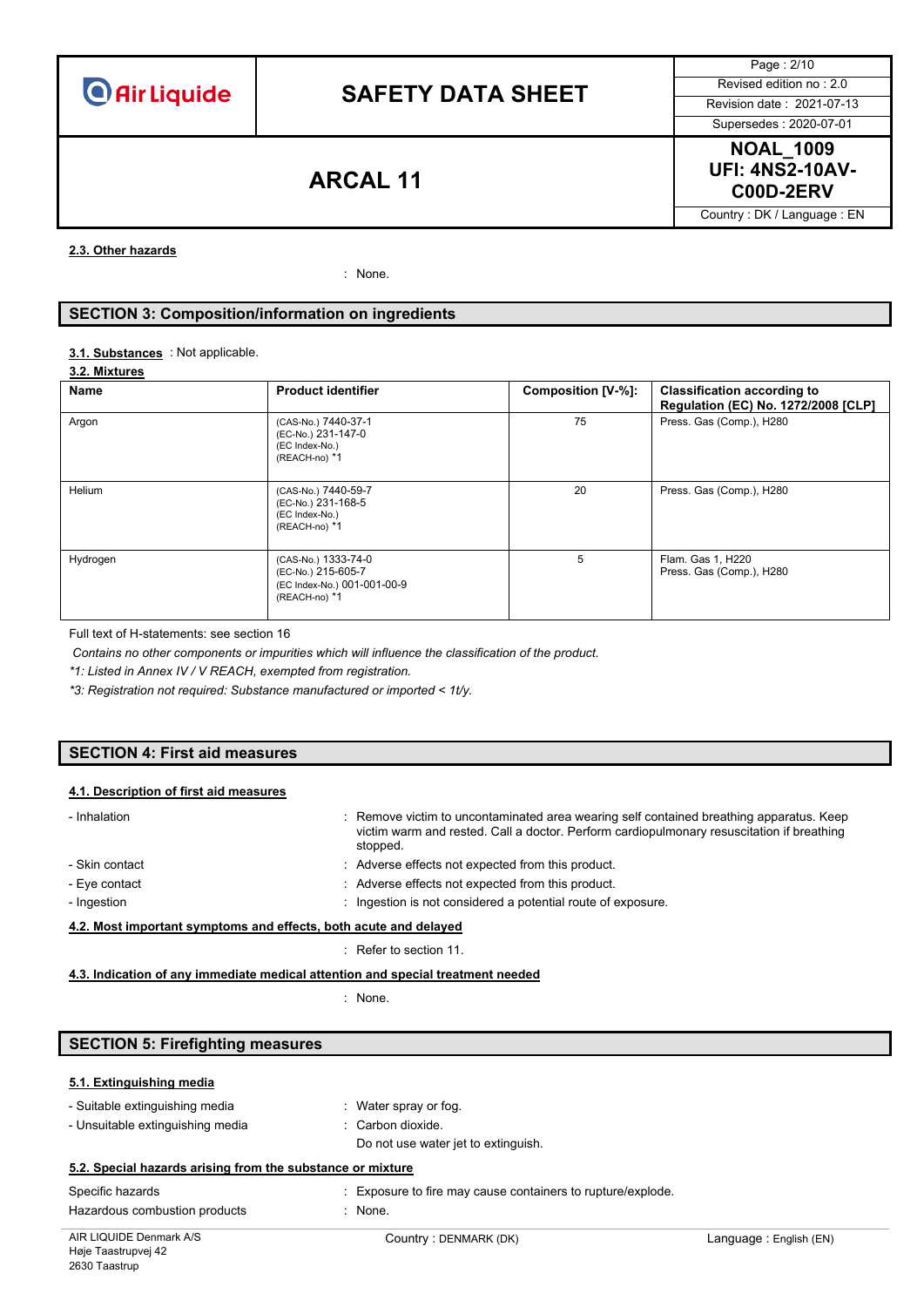| <b>O</b> Air Liquide |  |  |
|----------------------|--|--|
|                      |  |  |

# **SAFETY DATA SHEET** Revised edition no : 2.0

Page : 3/10

Supersedes : 2020-07-01



Country : DK / Language : EN

### **5.3. Advice for firefighters**

| Specific methods                               | : Use fire control measures appropriate for the surrounding fire. Exposure to fire and heat<br>radiation may cause gas receptacles to rupture. Cool endangered receptacles with water spray<br>jet from a protected position. Prevent water used in emergency cases from entering sewers and<br>drainage systems. |
|------------------------------------------------|-------------------------------------------------------------------------------------------------------------------------------------------------------------------------------------------------------------------------------------------------------------------------------------------------------------------|
|                                                | If possible, stop flow of product.                                                                                                                                                                                                                                                                                |
|                                                | Use water spray or fog to knock down fire fumes if possible.                                                                                                                                                                                                                                                      |
|                                                | Do not extinguish a leaking gas flame unless absolutely necessary. Spontaneous/explosive re-<br>ignition may occur. Extinguish any other fire.                                                                                                                                                                    |
|                                                | Move containers away from the fire area if this can be done without risk.                                                                                                                                                                                                                                         |
| Special protective equipment for fire fighters | : In confined space use self-contained breathing apparatus.                                                                                                                                                                                                                                                       |
|                                                | Standard protective clothing and equipment (Self Contained Breathing Apparatus) for fire<br>fighters.                                                                                                                                                                                                             |
|                                                | Standard EN 137 - Self-contained open-circuit compressed air breathing apparatus with full<br>face mask.                                                                                                                                                                                                          |
|                                                | Standard EN 469 - Protective clothing for firefighters. Standard - EN 659: Protective gloves for<br>firefighters.                                                                                                                                                                                                 |

## **SECTION 6: Accidental release measures**

#### **6.1. Personal precautions, protective equipment and emergency procedures**

|                                                           | : Try to stop release.                                                                                |
|-----------------------------------------------------------|-------------------------------------------------------------------------------------------------------|
|                                                           | Evacuate area.                                                                                        |
|                                                           | Monitor concentration of released product.                                                            |
|                                                           | Consider the risk of potentially explosive atmospheres.                                               |
|                                                           | Wear self-contained breathing apparatus when entering area unless atmosphere is proved to<br>be safe. |
|                                                           | Eliminate ignition sources.                                                                           |
|                                                           | Ensure adequate air ventilation.                                                                      |
|                                                           | Act in accordance with local emergency plan.                                                          |
|                                                           | Stay upwind.                                                                                          |
| 6.2. Environmental precautions                            |                                                                                                       |
|                                                           | : Try to stop release.                                                                                |
| 6.3. Methods and material for containment and cleaning up |                                                                                                       |
|                                                           | : Ventilate area.                                                                                     |
| 6.4. Reference to other sections                          |                                                                                                       |
| ۰                                                         | See also sections 8 and 13.                                                                           |
|                                                           |                                                                                                       |

# **SECTION 7: Handling and storage**

#### **7.1. Precautions for safe handling** Safe use of the product : Do not breathe gas.

| AIR LIQUIDE Denmark A/S | Country: DENMARK (DK)                                                                                                                                                                    | Language: English (EN) |  |  |
|-------------------------|------------------------------------------------------------------------------------------------------------------------------------------------------------------------------------------|------------------------|--|--|
|                         | Use only properly specified equipment which is suitable for this product, its supply pressure and<br>temperature. Contact your gas supplier if in doubt.                                 |                        |  |  |
|                         | Do not smoke while handling product.                                                                                                                                                     |                        |  |  |
|                         | Ensure the complete gas system was (or is regularily) checked for leaks before use.                                                                                                      |                        |  |  |
|                         | Consider pressure relief device(s) in gas installations.                                                                                                                                 |                        |  |  |
|                         | The product must be handled in accordance with good industrial hygiene and safety<br>procedures.<br>Only experienced and properly instructed persons should handle gases under pressure. |                        |  |  |
|                         |                                                                                                                                                                                          |                        |  |  |
| Sale use of the product | Do not preatrie gas.                                                                                                                                                                     |                        |  |  |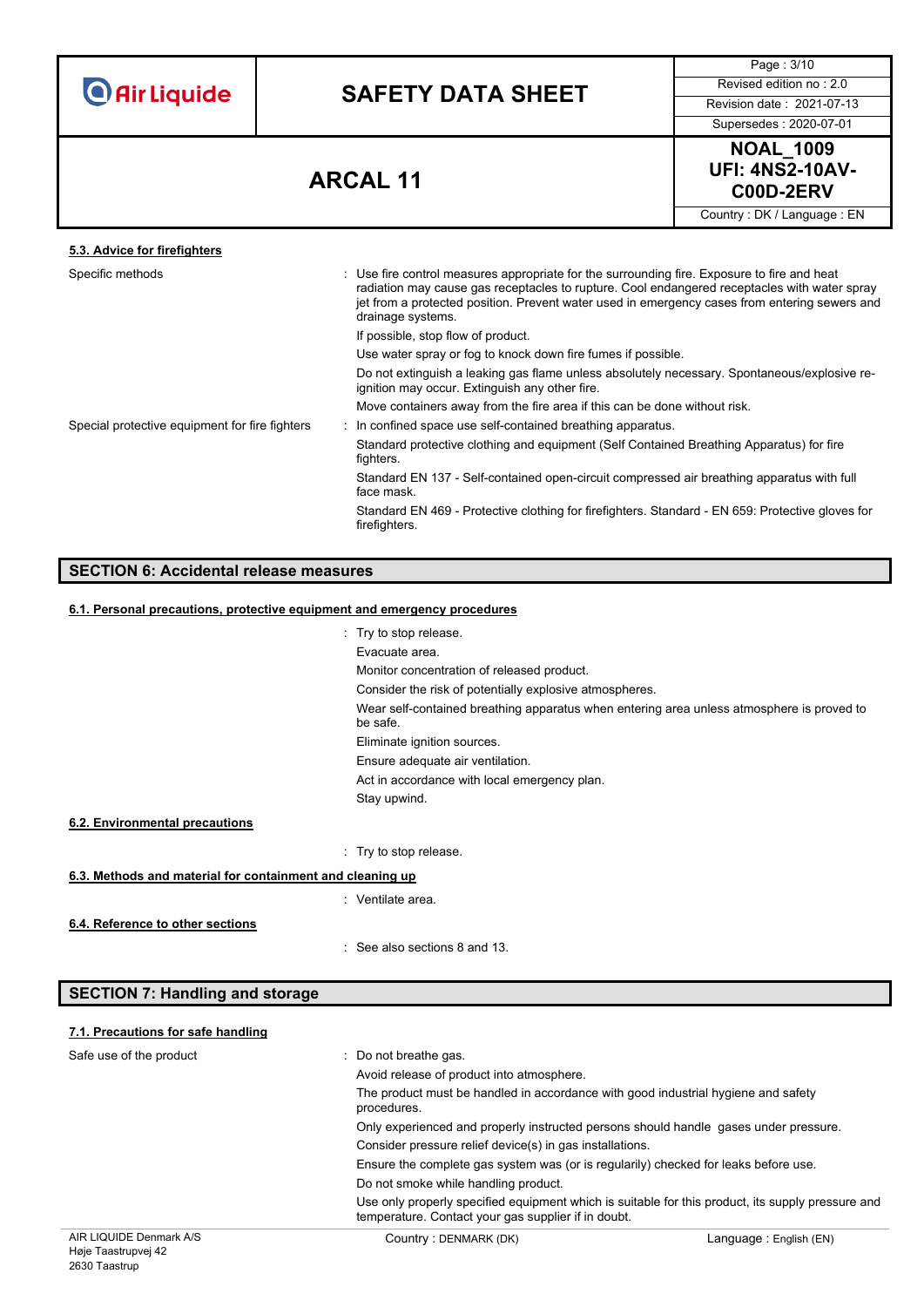|                                                                   |                                                                                                                                                                                                                                                                                                                                                                                                                                                                                                                                                                                                                                                                                                                                                                                                                                                                                                                                                                                                                                                                                               | Page: 4/10                                              |
|-------------------------------------------------------------------|-----------------------------------------------------------------------------------------------------------------------------------------------------------------------------------------------------------------------------------------------------------------------------------------------------------------------------------------------------------------------------------------------------------------------------------------------------------------------------------------------------------------------------------------------------------------------------------------------------------------------------------------------------------------------------------------------------------------------------------------------------------------------------------------------------------------------------------------------------------------------------------------------------------------------------------------------------------------------------------------------------------------------------------------------------------------------------------------------|---------------------------------------------------------|
| <b>O</b> Air Liquide                                              | <b>SAFETY DATA SHEET</b>                                                                                                                                                                                                                                                                                                                                                                                                                                                                                                                                                                                                                                                                                                                                                                                                                                                                                                                                                                                                                                                                      | Revised edition no: 2.0                                 |
|                                                                   |                                                                                                                                                                                                                                                                                                                                                                                                                                                                                                                                                                                                                                                                                                                                                                                                                                                                                                                                                                                                                                                                                               | Revision date: 2021-07-13                               |
|                                                                   |                                                                                                                                                                                                                                                                                                                                                                                                                                                                                                                                                                                                                                                                                                                                                                                                                                                                                                                                                                                                                                                                                               | Supersedes: 2020-07-01                                  |
| <b>ARCAL 11</b>                                                   |                                                                                                                                                                                                                                                                                                                                                                                                                                                                                                                                                                                                                                                                                                                                                                                                                                                                                                                                                                                                                                                                                               | <b>NOAL 1009</b><br><b>UFI: 4NS2-10AV-</b><br>C00D-2ERV |
|                                                                   |                                                                                                                                                                                                                                                                                                                                                                                                                                                                                                                                                                                                                                                                                                                                                                                                                                                                                                                                                                                                                                                                                               | Country: DK / Language: EN                              |
| Safe handling of the gas receptacle                               | Avoid suck back of water, acid and alkalis.<br>Assess the risk of potentially explosive atmospheres and the need for explosion-proof<br>equipment.<br>Purge air from system before introducing gas.<br>Take precautionary measures against static discharge.<br>Keep away from ignition sources (including static discharges).<br>Consider the use of only non-sparking tools.<br>Ensure equipment is adequately earthed.<br>: Refer to supplier's container handling instructions.<br>Do not allow backfeed into the container.<br>Protect containers from physical damage; do not drag, roll, slide or drop.<br>When moving cylinders, even for short distances, use a cart (trolley, hand truck, etc.) designed<br>to transport cylinders.<br>Leave valve protection caps in place until the container has been secured against either a wall<br>or bench or placed in a container stand and is ready for use.<br>If user experiences any difficulty operating valve discontinue use and contact supplier.<br>Never attempt to repair or modify container valves or safety relief devices. |                                                         |
|                                                                   | Damaged valves should be reported immediately to the supplier.<br>Keep container valve outlets clean and free from contaminants particularly oil and water.<br>Replace valve outlet caps or plugs and container caps where supplied as soon as container is<br>disconnected from equipment.<br>Close container valve after each use and when empty, even if still connected to equipment.<br>Never attempt to transfer gases from one cylinder/container to another.<br>Never use direct flame or electrical heating devices to raise the pressure of a container.<br>Do not remove or deface labels provided by the supplier for the identification of the content of<br>the container.<br>Suck back of water into the container must be prevented.<br>Open valve slowly to avoid pressure shock.                                                                                                                                                                                                                                                                                            |                                                         |
|                                                                   |                                                                                                                                                                                                                                                                                                                                                                                                                                                                                                                                                                                                                                                                                                                                                                                                                                                                                                                                                                                                                                                                                               |                                                         |
| 7.2. Conditions for safe storage, including any incompatibilities |                                                                                                                                                                                                                                                                                                                                                                                                                                                                                                                                                                                                                                                                                                                                                                                                                                                                                                                                                                                                                                                                                               |                                                         |
|                                                                   | : Observe all regulations and local requirements regarding storage of containers.<br>Containers should not be stored in conditions likely to encourage corrosion.<br>Container valve guards or caps should be in place.<br>Containers should be stored in the vertical position and properly secured to prevent them from<br>falling over.<br>Stored containers should be periodically checked for general condition and leakage.<br>Keep container below 50°C in a well ventilated place.<br>Store containers in location free from fire risk and away from sources of heat and ignition.<br>Keep away from combustible materials.                                                                                                                                                                                                                                                                                                                                                                                                                                                           |                                                         |

Segregate from oxidant gases and other oxidants in store.

All electrical equipment in the storage areas should be compatible with the risk of a potentially explosive atmosphere.

#### **7.3. Specific end use(s)**

: None.

# **SECTION 8: Exposure controls/personal protection**

#### **8.1. Control parameters**

| OEL (Occupational Exposure Limits) | None available. |
|------------------------------------|-----------------|
|                                    |                 |

DNEL (Derived-No Effect Level) : None available.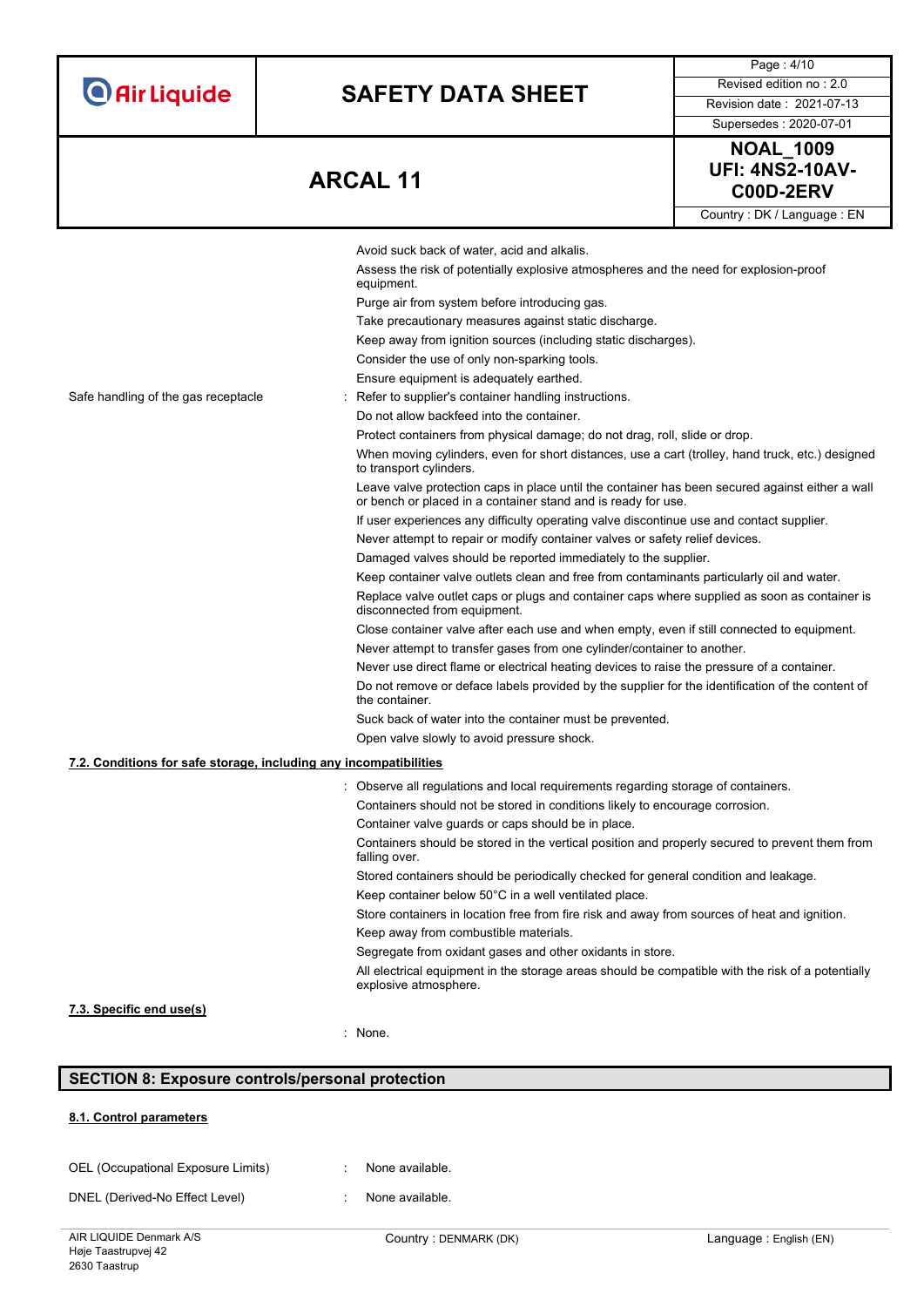|                                          |                                                                                                                                                                                                                                                                                                                         | Page: 5/10                                                                                                                                                                                                                                                                     |  |
|------------------------------------------|-------------------------------------------------------------------------------------------------------------------------------------------------------------------------------------------------------------------------------------------------------------------------------------------------------------------------|--------------------------------------------------------------------------------------------------------------------------------------------------------------------------------------------------------------------------------------------------------------------------------|--|
| <b>O</b> Air Liquide                     | <b>SAFETY DATA SHEET</b>                                                                                                                                                                                                                                                                                                | Revised edition no: 2.0                                                                                                                                                                                                                                                        |  |
|                                          |                                                                                                                                                                                                                                                                                                                         | Revision date: 2021-07-13                                                                                                                                                                                                                                                      |  |
|                                          |                                                                                                                                                                                                                                                                                                                         | Supersedes: 2020-07-01                                                                                                                                                                                                                                                         |  |
| <b>ARCAL 11</b>                          |                                                                                                                                                                                                                                                                                                                         | <b>NOAL 1009</b><br><b>UFI: 4NS2-10AV-</b><br>C00D-2ERV                                                                                                                                                                                                                        |  |
|                                          |                                                                                                                                                                                                                                                                                                                         | Country: DK / Language: EN                                                                                                                                                                                                                                                     |  |
| PNEC (Predicted No-Effect Concentration) | None available.                                                                                                                                                                                                                                                                                                         |                                                                                                                                                                                                                                                                                |  |
| 8.2. Exposure controls                   |                                                                                                                                                                                                                                                                                                                         |                                                                                                                                                                                                                                                                                |  |
| 8.2.1. Appropriate engineering controls  |                                                                                                                                                                                                                                                                                                                         |                                                                                                                                                                                                                                                                                |  |
|                                          | : Provide adequate general and local exhaust ventilation.                                                                                                                                                                                                                                                               |                                                                                                                                                                                                                                                                                |  |
|                                          | Product to be handled in a closed system.                                                                                                                                                                                                                                                                               |                                                                                                                                                                                                                                                                                |  |
|                                          | Systems under pressure should be regularily checked for leakages.                                                                                                                                                                                                                                                       |                                                                                                                                                                                                                                                                                |  |
|                                          | Gas detectors should be used when flammable gases/vapours may be released.                                                                                                                                                                                                                                              |                                                                                                                                                                                                                                                                                |  |
|                                          | Consider the use of a work permit system e.g. for maintenance activities.                                                                                                                                                                                                                                               |                                                                                                                                                                                                                                                                                |  |
|                                          | 8.2.2. Individual protection measures, e.g. personal protective equipment                                                                                                                                                                                                                                               |                                                                                                                                                                                                                                                                                |  |
|                                          | : A risk assessment should be conducted and documented in each work area to assess the risks<br>related to the use of the product and to select the PPE that matches the relevant risk. The<br>following recommendations should be considered:<br>PPE compliant to the recommended EN/ISO standards should be selected. |                                                                                                                                                                                                                                                                                |  |
| • Eye/face protection                    | Wear safety glasses with side shields.<br>Standard EN 166 - Personal eye-protection - specifications.                                                                                                                                                                                                                   |                                                                                                                                                                                                                                                                                |  |
| • Skin protection                        |                                                                                                                                                                                                                                                                                                                         |                                                                                                                                                                                                                                                                                |  |
| - Hand protection                        | : Wear working gloves when handling gas containers.                                                                                                                                                                                                                                                                     |                                                                                                                                                                                                                                                                                |  |
|                                          | Standard EN 388 - Protective gloves against mechanical risk.                                                                                                                                                                                                                                                            |                                                                                                                                                                                                                                                                                |  |
| - Other                                  | Wear safety shoes while handling containers.                                                                                                                                                                                                                                                                            | Consider the use of flame resistant anti-static safety clothing.<br>Standard EN ISO 14116 - Limited flame spread materials.<br>Standard EN 1149-5 - Protective clothing: Electrostatic properties.<br>Standard EN ISO 20345 - Personal protective equipment - Safety footwear. |  |
| • Respiratory protection                 | : None necessary.                                                                                                                                                                                                                                                                                                       |                                                                                                                                                                                                                                                                                |  |
| • Thermal hazards                        | : None in addition to the above sections.                                                                                                                                                                                                                                                                               |                                                                                                                                                                                                                                                                                |  |
| 8.2.3. Environmental exposure controls   |                                                                                                                                                                                                                                                                                                                         |                                                                                                                                                                                                                                                                                |  |
|                                          | Refer to local regulations for restriction of emissions to the atmosphere. See section 13 for                                                                                                                                                                                                                           |                                                                                                                                                                                                                                                                                |  |

## **SECTION 9: Physical and chemical properties**

#### **9.1. Information on basic physical and chemical properties**

Appearance

• Physical state at 20°C / 101.3kPa : Gas

| Colour<br>Odour                | : Mixture contains one or more component(s) which have the following colour(s):<br>Colourless.<br>: Odourless. |
|--------------------------------|----------------------------------------------------------------------------------------------------------------|
| Odour threshold                | : Odour threshold is subjective and inadequate to warn of overexposure.                                        |
| рH                             | : Not applicable for gases and gas mixtures.                                                                   |
| Melting point / Freezing point | : Not applicable for gas mixtures.                                                                             |
| Boiling point                  | Not applicable for gas mixtures.                                                                               |
| Flash point                    | Not applicable for gases and gas mixtures.                                                                     |
| Evaporation rate               | : Not applicable for gases and gas mixtures.                                                                   |
| Flammability (solid, gas)      | : Extremely flammable gas                                                                                      |
| <b>Explosive limits</b>        | Flammability range not available.                                                                              |

specific methods for waste gas treatment.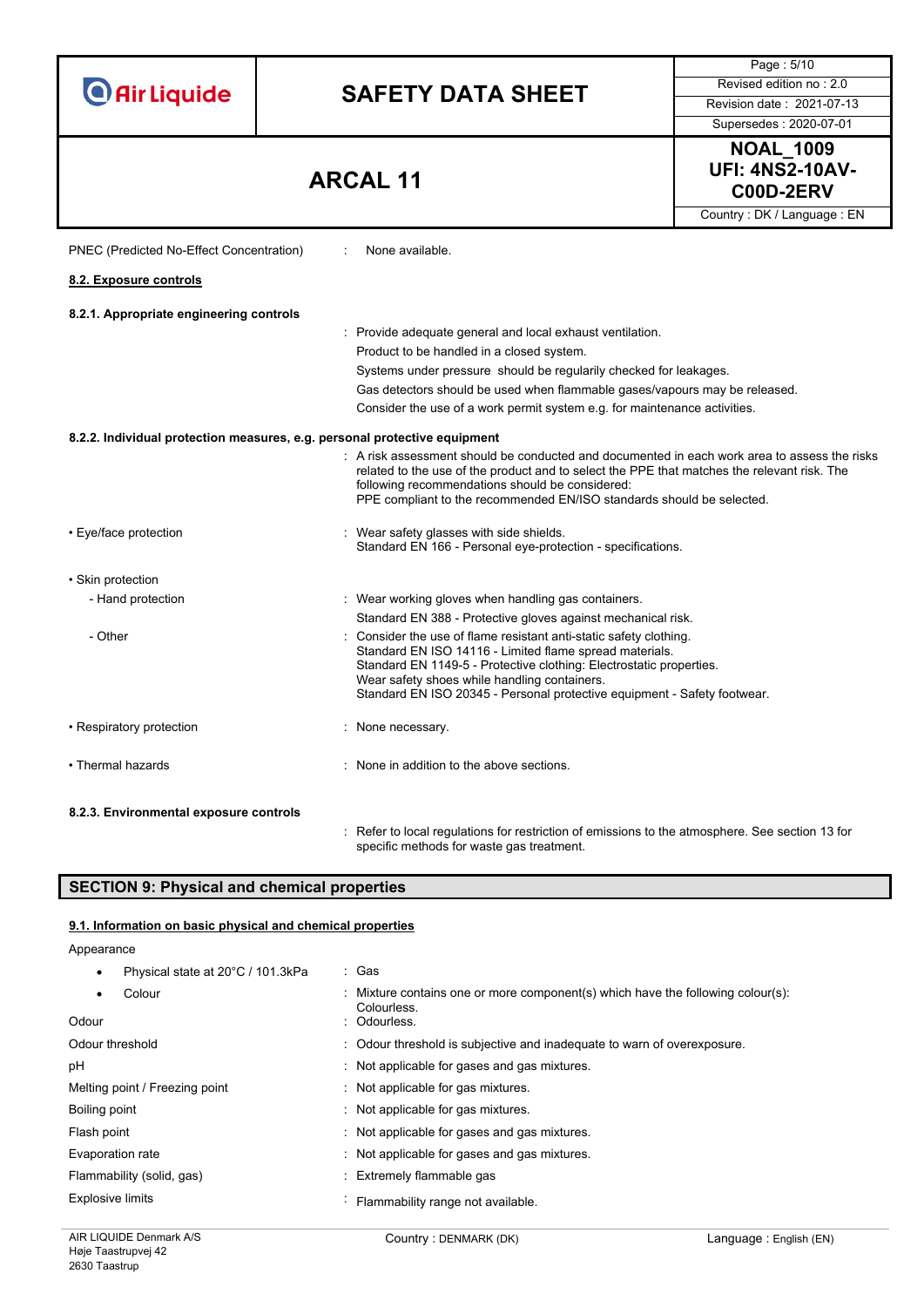**O** Air Liquide

# **SAFETY DATA SHEET** Revised edition no : 2.0

Page : 6/10

Supersedes : 2020-07-01

# **NOAL\_1009 UFI: 4NS2-10AV-** $C00D-2ERV$

Country : DK / Language : EN

| <b>ARCAL 11</b> |
|-----------------|
|-----------------|

| Vapour pressure [20°C]                          | $:$ Not applicable.                                                                              |
|-------------------------------------------------|--------------------------------------------------------------------------------------------------|
| Vapour pressure [50°C]                          | $:$ Not applicable.                                                                              |
| Vapour density                                  | : Not applicable.                                                                                |
| Relative density, gas (air=1)                   | : Lighter or similar to air.                                                                     |
| Water solubility                                | $\therefore$ Solubility in water of component(s) of the mixture $\therefore$                     |
| Partition coefficient n-octanol/water (Log Kow) | . Hydrogen: 1.6 mg/l . Helium: 1.5 mg/l . Argon: 67.3 mg/l<br>: Not applicable for gas mixtures. |
| Auto-ignition temperature                       | $:$ Not known.                                                                                   |
| Decomposition temperature                       | $\therefore$ Not applicable.                                                                     |
| Viscosity                                       | : No reliable data available.                                                                    |
| Explosive properties                            | $\therefore$ Not applicable.                                                                     |
| Oxidising properties                            | $\therefore$ Not applicable.                                                                     |
| 9.2. Other information                          |                                                                                                  |
| Molar mass                                      | : Not applicable for gas mixtures.                                                               |
| Other data                                      | : None.                                                                                          |

# **SECTION 10: Stability and reactivity**

#### **10.1. Reactivity**

|                                          | . No reactivity hazard other than the effects described in sub-sections below.                            |
|------------------------------------------|-----------------------------------------------------------------------------------------------------------|
| 10.2. Chemical stability                 |                                                                                                           |
|                                          | : Stable under normal conditions.                                                                         |
| 10.3. Possibility of hazardous reactions |                                                                                                           |
|                                          | : Can form explosive mixture with air.                                                                    |
|                                          | May react violently with oxidants.                                                                        |
| 10.4. Conditions to avoid                |                                                                                                           |
|                                          | $\therefore$ Keep away from heat/sparks/open flames/hot surfaces. $-$ No smoking.                         |
|                                          | Avoid moisture in installation systems.                                                                   |
| 10.5. Incompatible materials             |                                                                                                           |
|                                          | : Air, Oxidisers.                                                                                         |
|                                          | For additional information on compatibility refer to ISO 11114.                                           |
| 10.6. Hazardous decomposition products   |                                                                                                           |
|                                          | : Under normal conditions of storage and use, hazardous decomposition products should not be<br>produced. |

### **SECTION 11: Toxicological information**

| 11.1. Information on toxicological effects |                                             |
|--------------------------------------------|---------------------------------------------|
| <b>Acute toxicity</b>                      | No toxicological effects from this product. |
| <b>Skin corrosion/irritation</b>           | No known effects from this product.         |
| Serious eye damage/irritation              | No known effects from this product.         |
| Respiratory or skin sensitisation          | No known effects from this product.         |
| Germ cell mutagenicity                     | No known effects from this product.         |
| Carcinogenicity                            | : No known effects from this product.       |
|                                            |                                             |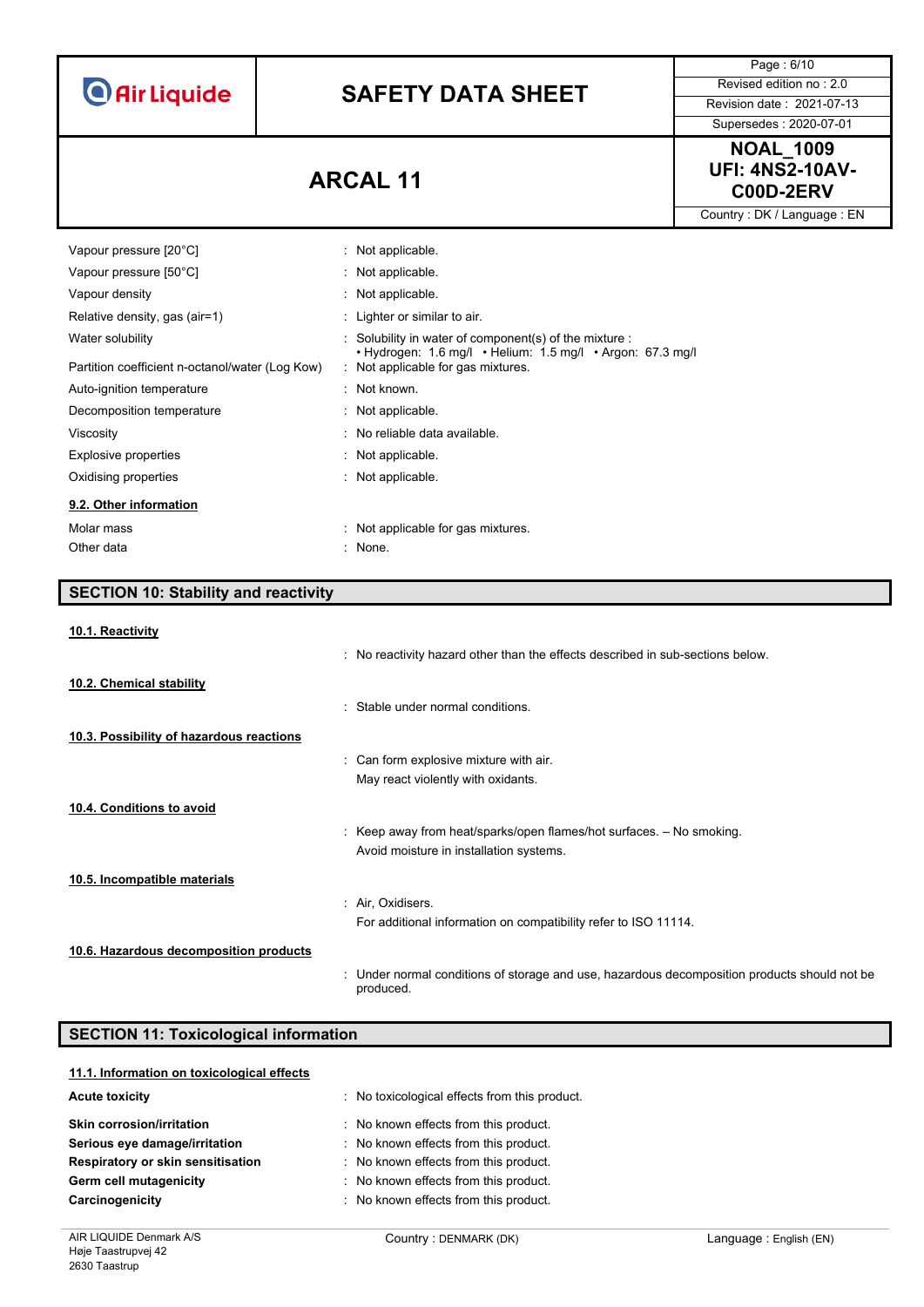| <b>O</b> Air Liquide |  |  |
|----------------------|--|--|
|                      |  |  |

# **SAFETY DATA SHEET** Revised edition no : 2.0

Page : 7/10 Supersedes : 2020-07-01

# **NOAL\_1009 UFI: 4NS2-10AV-ARCAL 11** UFI: 4NS2-10A<br>C00D-2ERV

Country : DK / Language : EN

| <b>Reproductive toxicity</b>         |                                              |
|--------------------------------------|----------------------------------------------|
| Toxic for reproduction: Fertility    | : No known effects from this product.        |
| Toxic for reproduction: unborn child | : No known effects from this product.        |
| <b>STOT-single exposure</b>          | : No known effects from this product.        |
| <b>STOT-repeated exposure</b>        | : No known effects from this product.        |
| <b>Aspiration hazard</b>             | : Not applicable for gases and gas mixtures. |

# **SECTION 12: Ecological information**

### **12.1. Toxicity**

| Assessment                                                                                                                   | : No ecological damage caused by this product.                                                                                  |
|------------------------------------------------------------------------------------------------------------------------------|---------------------------------------------------------------------------------------------------------------------------------|
| EC50 48h - Daphnia magna [mg/l]<br>EC50 72h - Algae [mg/l]<br>LC50 96 h - Fish [mg/l]<br>12.2. Persistence and degradability | : No data available.<br>: No data available.<br>: No data available.                                                            |
| Assessment<br>12.3. Bioaccumulative potential                                                                                | : No ecological damage caused by this product.                                                                                  |
| Assessment<br>12.4. Mobility in soil                                                                                         | No data available.                                                                                                              |
| Assessment                                                                                                                   | Because of its high volatility, the product is unlikely to cause ground or water pollution.<br>Partition into soil is unlikely. |
| 12.5. Results of PBT and vPvB assessment                                                                                     |                                                                                                                                 |
| Assessment                                                                                                                   | : Not classified as PBT or vPvB.                                                                                                |
| 12.6. Other adverse effects<br>Other adverse effects                                                                         | : No known effects from this product.                                                                                           |
| Effect on the ozone layer                                                                                                    | : None.                                                                                                                         |
| Effect on global warming                                                                                                     | Contains greenhouse gas(es).                                                                                                    |

## **SECTION 13: Disposal considerations**

#### **13.1. Waste treatment methods**

|                                                                                       | Contact supplier if quidance is required.                                                                                                                                     |
|---------------------------------------------------------------------------------------|-------------------------------------------------------------------------------------------------------------------------------------------------------------------------------|
|                                                                                       | Do not discharge into areas where there is a risk of forming an explosive mixture with air.<br>Waste gas should be flared through a suitable burner with flash back arrestor. |
|                                                                                       | Do not discharge into any place where its accumulation could be dangerous.                                                                                                    |
|                                                                                       | Ensure that the emission levels from local regulations or operating permits are not exceeded.                                                                                 |
|                                                                                       | Refer to the EIGA code of practice Doc.30 "Disposal of Gases", downloadable at<br>http://www.eiga.org for more guidance on suitable disposal methods.                         |
|                                                                                       | Return unused product in original container to supplier.                                                                                                                      |
| List of hazardous waste codes (from<br>Commission Decision 2000/532/EC as<br>amended) | $\pm$ 16 05 04 $^*$ . Gases in pressure containers (including halons) containing hazardous substances.                                                                        |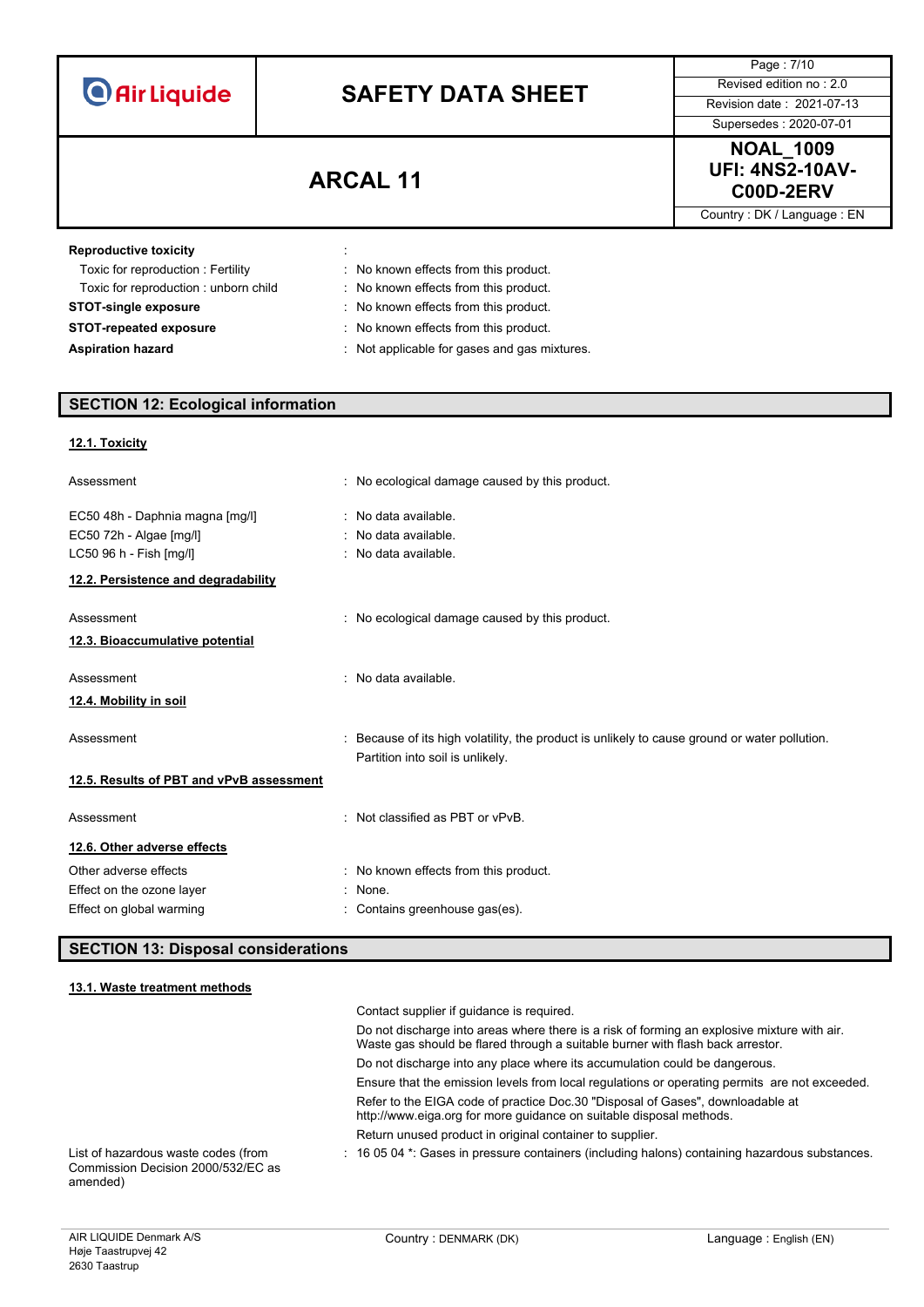**O** Air Liquide

# **SAFETY DATA SHEET** Revised edition no : 2.0

Supersedes : 2020-07-01

Page : 8/10

**NOAL\_1009 UFI: 4NS2-10AV-ARCAL 11** UFI: 4NS2-10A<br>C00D-2ERV COOD-2ERV

Country : DK / Language : EN

**13.2. Additional information**

: External treatment and disposal of waste should comply with applicable local and/or national regulations.

### **14.1. UN number**

UN-No. : 1954

**14.2. UN proper shipping name**

- 
- 

**14.3. Transport hazard class(es)**

Labelling

- **Transport by road/rail (ADR/RID)** : COMPRESSED GAS, FLAMMABLE, N.O.S. (Hydrogen, Argon)
- **Transport by air (ICAO-TI / IATA-DGR)** : Compressed gas, flammable, n.o.s. (Hydrogen, Argon)
- **Transport by sea (IMDG)** : COMPRESSED GAS, FLAMMABLE, N.O.S. (Hydrogen, Argon)

carriage : Passage forbidden through tunnels of category D and E



: None. : None.

 $P200$ 

: Forbidden.

 $\cdot$  Not established : Not established. : Not established.

2.1 : Flammable gases.

**Transport by road/rail (ADR/RID)**

Class : 2 Classification code : 1F Hazard identification number : 23 Tunnel Restriction : B/D - Tank carriage : Passage forbidden through tunnels of category B, C, D and E. Other

# **Transport by air (ICAO-TI / IATA-DGR)**

| Class / Div. (Sub. risk(s))         | $\therefore$ 2.1 |
|-------------------------------------|------------------|
| Transport by sea (IMDG)             |                  |
| Class / Div. (Sub. risk(s))         | $\cdot$ 21       |
| Emergency Schedule (EmS) - Fire     | $: F-D$          |
| Emergency Schedule (EmS) - Spillage | : S-U            |

## **14.4. Packing group**

| Transport by road/rail (ADR/RID)      |
|---------------------------------------|
| Transport by air (ICAO-TI / IATA-DGR) |
| Transport by sea (IMDG)               |

### **14.5. Environmental hazards**

| Transport by road/rail (ADR/RID)      |  |
|---------------------------------------|--|
| Transport by air (ICAO-TI / IATA-DGR) |  |

## Transport by sea (IMDG) **in the set of the set of the set of the set of the set of the set of the set of the set of the set of the set of the set of the set of the set of the set of the set of the set of the set of the set**

## **14.6. Special precautions for user**

### **Packing Instruction(s)**

| Transport by road/rail (ADR/RID)      |  |
|---------------------------------------|--|
| Transport by air (ICAO-TI / IATA-DGR) |  |
| Passenger and Cargo Aircraft          |  |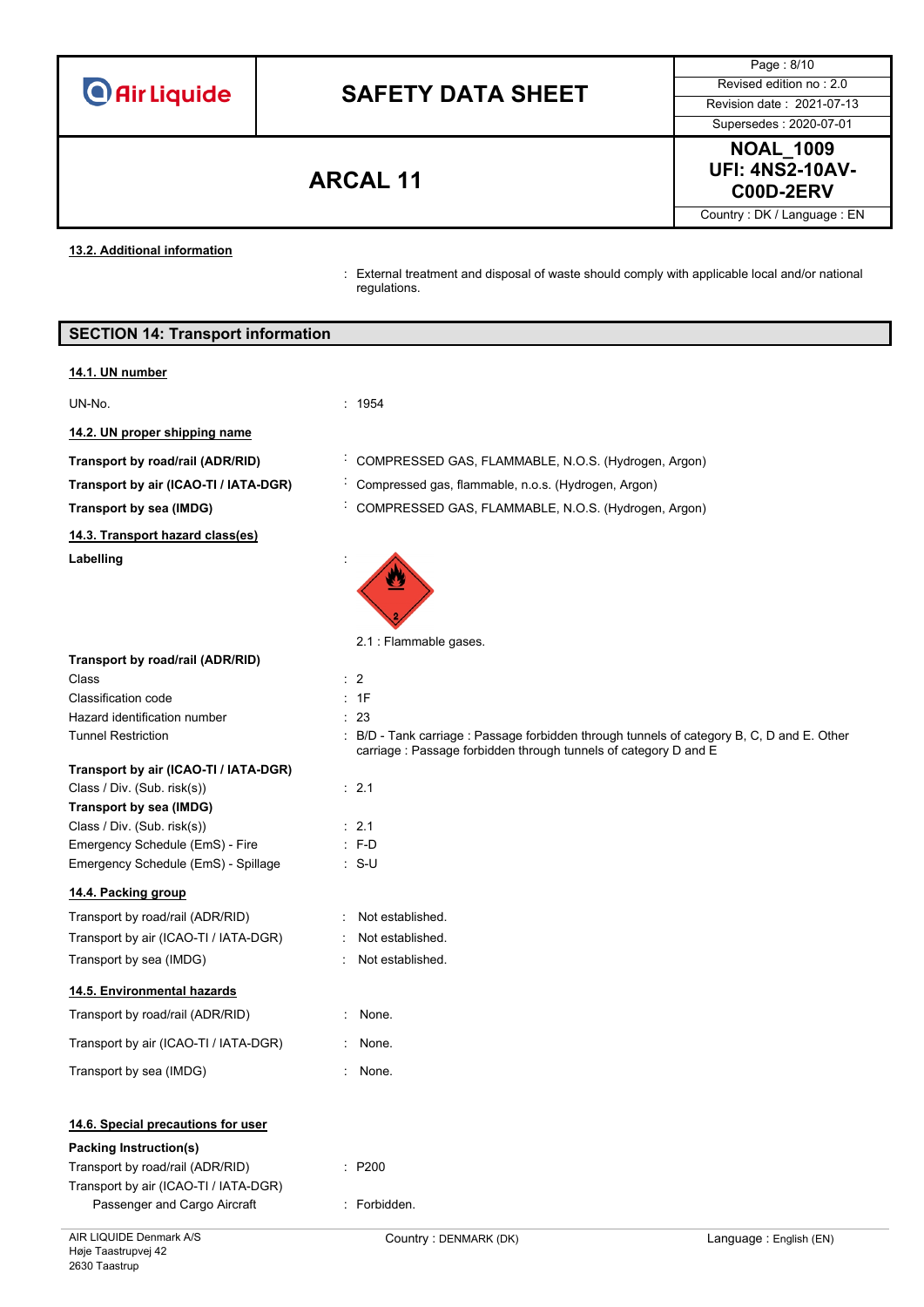| <b>O</b> Air Liquide |  |  |
|----------------------|--|--|
|                      |  |  |

# **SAFETY DATA SHEET** Revised edition no : 2.0

Supersedes : 2020-07-01

Page : 9/10

**NOAL\_1009 UFI: 4NS2-10AV-ARCAL 11 COOD-2ERV COOD-2ERV** 

Country : DK / Language : EN

Cargo Aircraft only **Example 200.** 200. Transport by sea (IMDG) : P200

#### Special transport precautions : Avoid transport on vehicles where the load space is not separated from the driver's compartment. Ensure vehicle driver is aware of the potential hazards of the load and knows what to do in the

event of an accident or an emergency.

Before transporting product containers:

- Ensure there is adequate ventilation.
- Ensure that containers are firmly secured.
- Ensure valve is closed and not leaking.
- Ensure valve outlet cap nut or plug (where provided) is correctly fitted.
- Ensure valve protection device (where provided) is correctly fitted.

#### **14.7. Transport in bulk according to Annex II of Marpol and the IBC Code**

: Not applicable.

## **SECTION 15: Regulatory information**

| 15.1. Safety, health and environmental regulations/legislation specific for the substance or mixture |                                                                             |  |  |
|------------------------------------------------------------------------------------------------------|-----------------------------------------------------------------------------|--|--|
| <b>EU-Regulations</b>                                                                                |                                                                             |  |  |
| Restrictions on use                                                                                  | : None.                                                                     |  |  |
| Seveso Directive: 2012/18/EU (Seveso III)                                                            | : Covered.                                                                  |  |  |
| <b>National regulations</b>                                                                          |                                                                             |  |  |
| National legislation                                                                                 | : Ensure all national/local regulations are observed.                       |  |  |
| <b>Denmark</b>                                                                                       |                                                                             |  |  |
| Recommendations Danish Regulation                                                                    | : Young people below the age of 18 years are not allowed to use the product |  |  |
| 15.2. Chemical safety assessment                                                                     |                                                                             |  |  |
|                                                                                                      | A CSA does not need to be carried out for this product.                     |  |  |

# **SECTION 16: Other information**

Indication of changes **in the visible of the Commission of changes** in accordance with commission regulation (EU) No 453/2010.